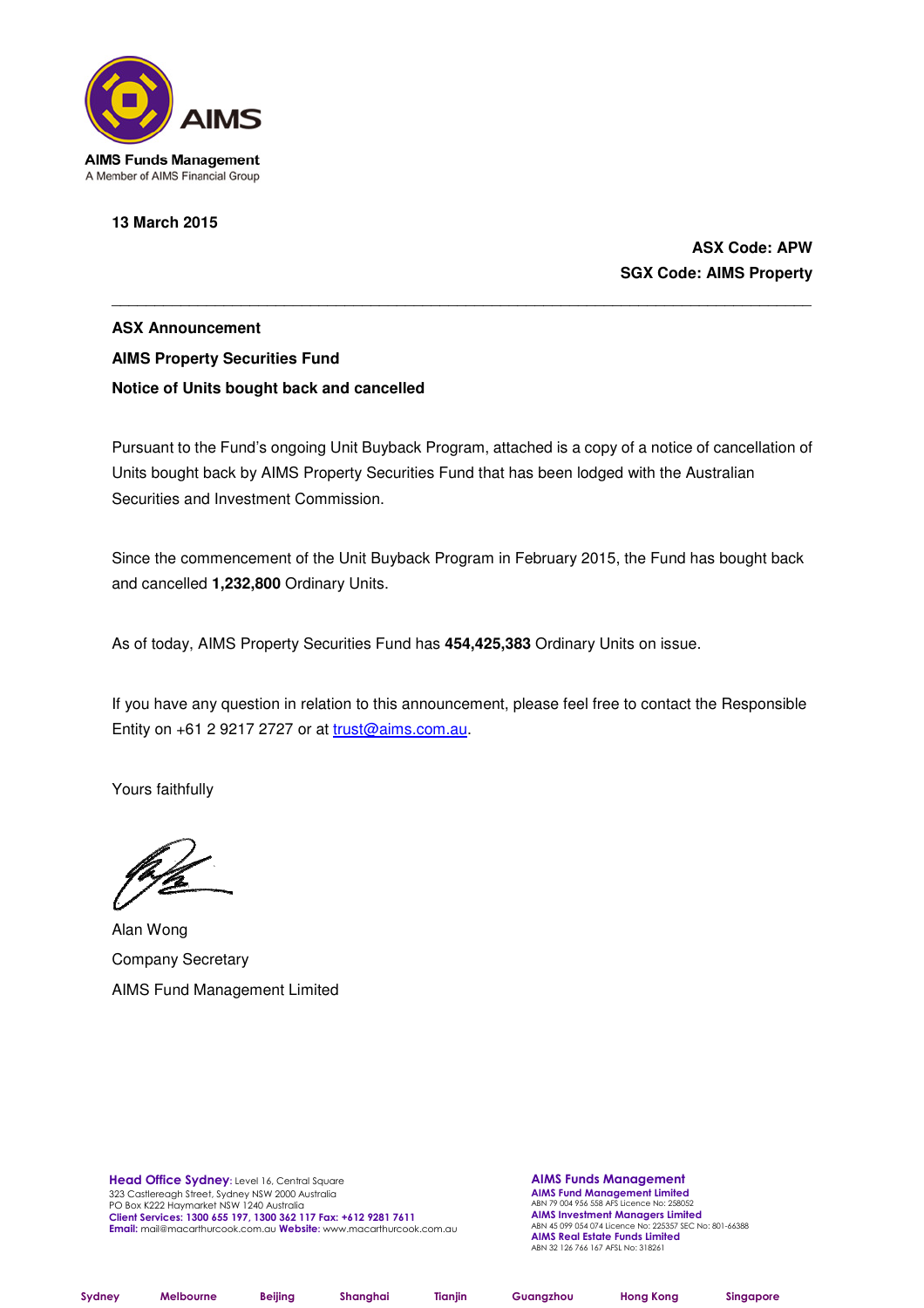**Form 491** Corporations Act 2001

# **Change to scheme details**

If there is insufficient space in any section of the form, you may photocopy the relevant page(s) and submit as part of this lodgement

| <b>Scheme details</b>   | Scheme name                                                  |  |  |  |  |
|-------------------------|--------------------------------------------------------------|--|--|--|--|
|                         | AIMS PROPERTY SECURITIES FUND "APW"                          |  |  |  |  |
|                         | ARSN/ABN                                                     |  |  |  |  |
|                         | 111 442 150                                                  |  |  |  |  |
| <b>Lodgment details</b> | Who should ASIC contact if there is a query about this form? |  |  |  |  |
|                         | Firm/organisation                                            |  |  |  |  |
|                         | AIMS FUND MANAGEMENT LIMITED                                 |  |  |  |  |
|                         | Contact name/position description                            |  |  |  |  |
|                         | ALAN WONG / COMPANY SECRETARY                                |  |  |  |  |
|                         | ASIC registered agent number (if applicable)                 |  |  |  |  |
|                         | Telephone number                                             |  |  |  |  |
|                         | (02) 9217 2727                                               |  |  |  |  |
|                         | Postal address or DX address                                 |  |  |  |  |
|                         | LEVEL16, 323 CASTLEREAGH STREET                              |  |  |  |  |
|                         | SYDNEY NSW 2000                                              |  |  |  |  |

### 1 **Change to issued interest structure table**

This section allows a change to the interest class (eg. as a result of the issue or cancellation of interests) to be shown. Only details of the changed interest class need to be shown here.

#### 1a **Unit trusts**

| Class into which interests are<br>divided | Description of class       | Number of interests in the<br>class | Total amount paid up for the<br>class | Total amount unpaid for the<br>class |
|-------------------------------------------|----------------------------|-------------------------------------|---------------------------------------|--------------------------------------|
| <b>ORDINARY</b>                           | <b>FULLY PAID ORDINARY</b> | 454,425,383                         | <b>FULLY PAID</b>                     | <b>NIL</b>                           |
|                                           |                            |                                     |                                       |                                      |
|                                           |                            |                                     |                                       |                                      |
|                                           |                            |                                     |                                       |                                      |
|                                           |                            |                                     |                                       |                                      |

Note: If insufficient space in the table above, please provide details in an annexure. (Refer to the guide for annexure requirements)

#### 1b **Other than unit trusts**

| Class into which interests are<br>divided | Description of class | Number of interests in the<br>class | Total amount paid up for the<br>class | Total amount unpaid for the<br>class |
|-------------------------------------------|----------------------|-------------------------------------|---------------------------------------|--------------------------------------|
|                                           |                      |                                     |                                       |                                      |
|                                           |                      |                                     |                                       |                                      |
|                                           |                      |                                     |                                       |                                      |
|                                           |                      |                                     |                                       |                                      |
|                                           |                      |                                     |                                       |                                      |

Note: If insufficient space in the table above, please provide details in an annexure. (Refer to the guide for annexure requirements)